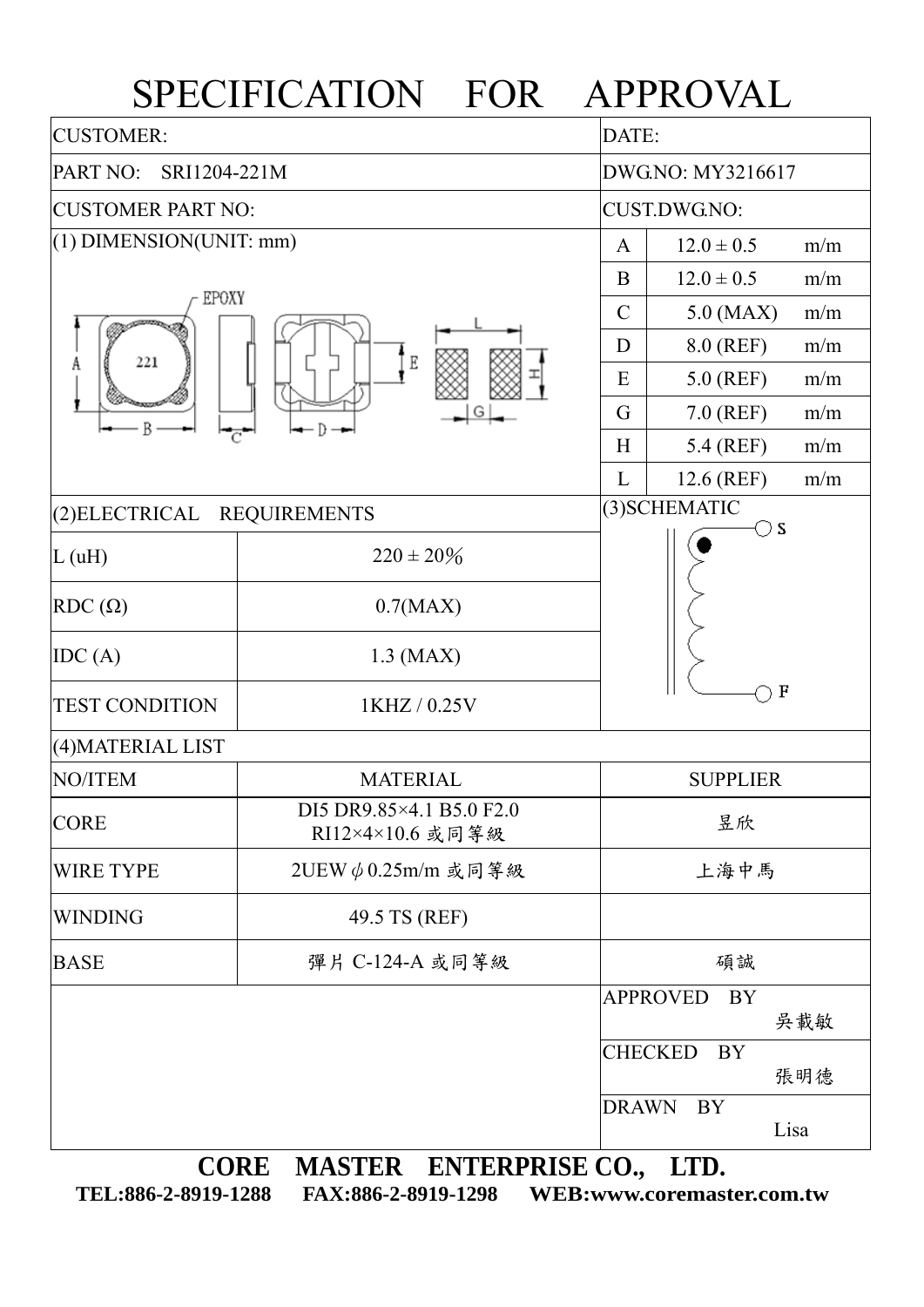|                                                                                                       |                            |                                    | <b>TEST</b>       | <b>DATA</b>          |                              |               |      |  |  |
|-------------------------------------------------------------------------------------------------------|----------------------------|------------------------------------|-------------------|----------------------|------------------------------|---------------|------|--|--|
| <b>CUSTOMER:</b>                                                                                      |                            |                                    |                   | DATE:                |                              |               |      |  |  |
| PART NO:<br>SRI1204-221M                                                                              |                            |                                    | DWG.NO: MY3216617 |                      |                              |               |      |  |  |
| <b>CUSTOMER PART NO:</b>                                                                              |                            |                                    |                   | <b>CUST.DWG.NO:</b>  |                              |               |      |  |  |
| TEST CONDITION: 1KHZ / 0.25V                                                                          |                            |                                    |                   | DIMENSION (UNIT: mm) |                              |               |      |  |  |
| <b>ITEM</b>                                                                                           | L<br>(uH)                  | <b>RDC</b><br>$(\Omega)$           | <b>IDC</b><br>(A) | $\mathbf{A}$         | B                            | $\mathcal{C}$ |      |  |  |
| <b>SPEC</b>                                                                                           | 220<br>$\pm 20\%$          | 0.7<br>(MAX)                       | 1.3<br>(MAX)      | 12.0<br>$\pm 0.5$    | 12.0<br>$\pm 0.5$            | 5.0<br>(MAX)  |      |  |  |
| $\mathbf{1}$                                                                                          | 229                        | 0.463                              | OK                | 12.06                | 12.00                        | 4.59          |      |  |  |
| $\overline{2}$                                                                                        | 231                        | 0.461                              | OK                | 12.07                | 12.06                        | 4.54          |      |  |  |
| $\overline{3}$                                                                                        | 226                        | 0.464                              | OK                | 12.02                | 12.03                        | 4.58          |      |  |  |
| $\overline{4}$                                                                                        | 224                        | 0.463                              | OK                | 12.00                | 12.10                        | 4.54          |      |  |  |
| 5                                                                                                     | 225                        | 0.466                              | OK                | 12.02                | 12.09                        | 4.65          |      |  |  |
| 6                                                                                                     | 229                        | 0.463                              | OK                | 12.06                | 12.00                        | 4.59          |      |  |  |
| $\overline{7}$                                                                                        | 226                        | 0.464                              | OK                | 12.02                | 12.03                        | 4.58          |      |  |  |
| 8                                                                                                     | 231                        | 0.461                              | OK                | 12.07                | 12.06                        | 4.54          |      |  |  |
| 9                                                                                                     | 225                        | 0.466                              | OK                | 12.02                | 12.09                        | 4.65          |      |  |  |
| 10                                                                                                    | 224                        | 0.463                              | OK                | 12.00                | 12.10                        | 4.54          |      |  |  |
| $\bar{\mathbf{X}}$                                                                                    | 227                        | 0.463                              |                   | 12.03                | 12.06                        | 4.58          |      |  |  |
| $\mathbf R$                                                                                           | $\overline{7}$             | 0.005                              |                   | 0.07                 | 0.10                         | 0.11          |      |  |  |
| <b>TEST</b><br><b>INSTRUMENTS</b><br>DV-6021<br><b>LCR METER</b><br><b>RDC METER</b><br><b>VR-131</b> |                            |                                    |                   |                      | <b>APPROVED</b><br>BY<br>吳載敏 |               |      |  |  |
|                                                                                                       | VR116+ VR7220 BA/S CURRENT | <b>CHECKED</b><br><b>BY</b><br>張明德 |                   |                      |                              |               |      |  |  |
|                                                                                                       |                            |                                    |                   |                      | <b>DRAWN</b>                 | BY            | Lisa |  |  |
| CORE MASTER ENTERPRISE CO. LTD.                                                                       |                            |                                    |                   |                      |                              |               |      |  |  |

**CORE MASTER ENTERPRISE CO., LTD. TEL:886-2-8919-1288 FAX:886-2-8919-1298 WEB:www.coremaster.com.tw**